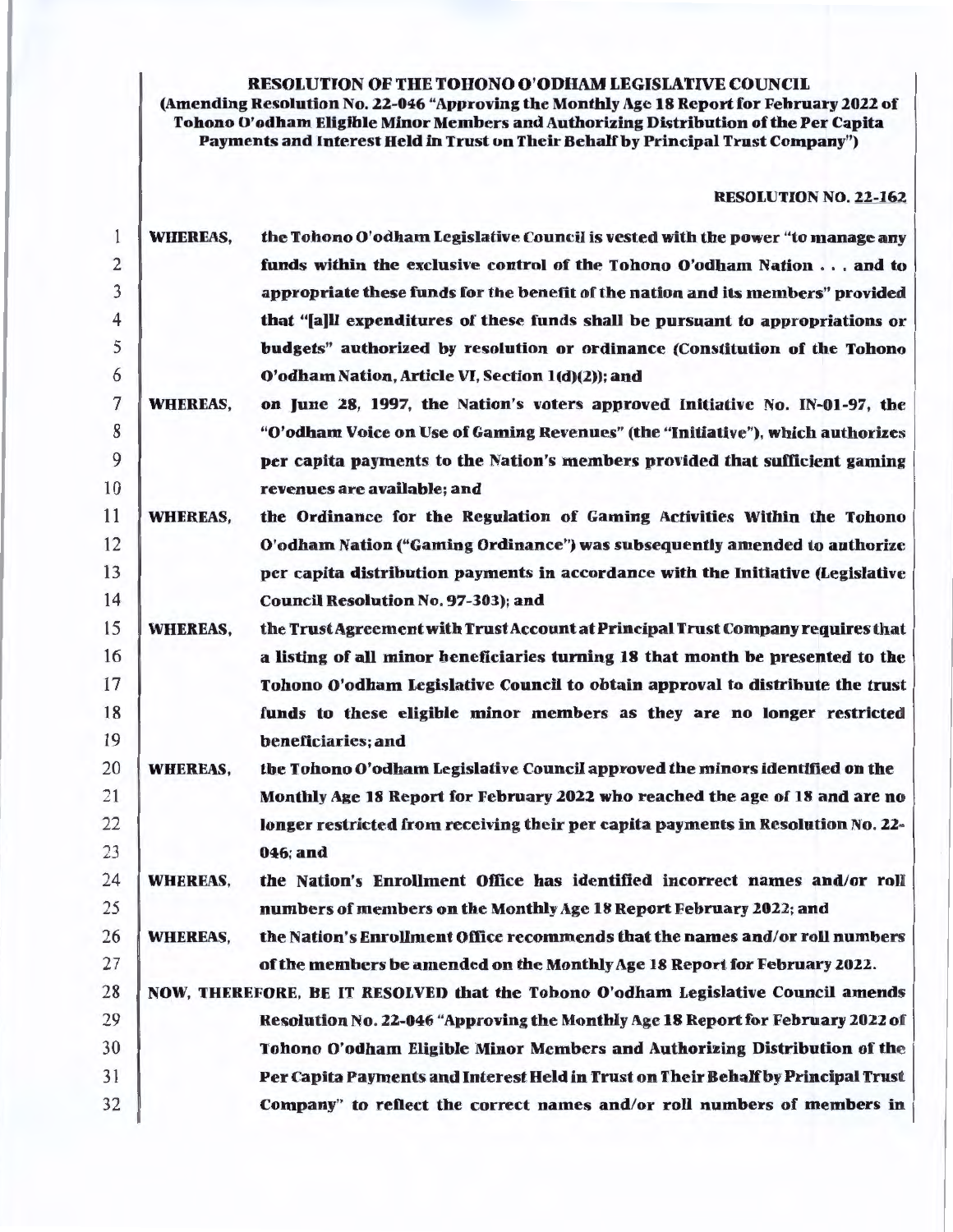### RESOLUTION NO. 22-162

(Amending Resolution No. 22-046 "Approving the Monthly Age 18 Report for February 2022 ofTohono O'odham Eligible Minor Members and Authorizing Distribution of the Per Capita Payments and Interest Held in Trust on Their Behalf by Principal Trust Company") Page 2 of 3

accordance with the Monthly Age 18 Report Amendment Summary May 2022,

which is incorporated by this reference.

The foregoing Resolution was passed by the Tohono O'odham Legislative Council on the  $09<sup>th</sup>$ day of MAY, 2022 at a meeting at which a quorum was present with a vote of 3,218.0 FOR; -0-AGAINST; -0- NOT VOTING; and (01) ABSENT, pursuant to the powers vested in the Council by, Article VI, Section 1(d)(2) of the Constitution of the Tohono O'odham Nation, adopted by the Tohono O'odham Nation on January 18, 1986; and approved by the Acting Deputy Assistant Secretary- Indian Affairs (Operations) on March 6, 1986, pursuant to Section 16 of the Act of June 18, 1934 (48 Stat.984).

ONO O'ODllAM LEGISLATIVE COUNCIL

day of

ATTEST:<br>
MUMMUULL<br>Evonne Wilson, Legislative Secretary

*day of 1/1/44 .* 2022

Said Resolution was submitted for approval/to the office of the Chairman of the Tohono O'odham Nation on the  $\sqrt{2}$  day of  $-M\sqrt{2}$ , 2022 at  $3/4$  o'clock,  $\varphi$  .m., pursuant to the provisions of Section 5 of Article  $\mu$ II of the Constitution and will become effective upon his approval or upon his failure to tither approve or disapprove it within hours of submittal.

TOHONO O'ODHAM LEGISLATIVE COUNCIL

Mmothy Joaquin, Legislative Chairman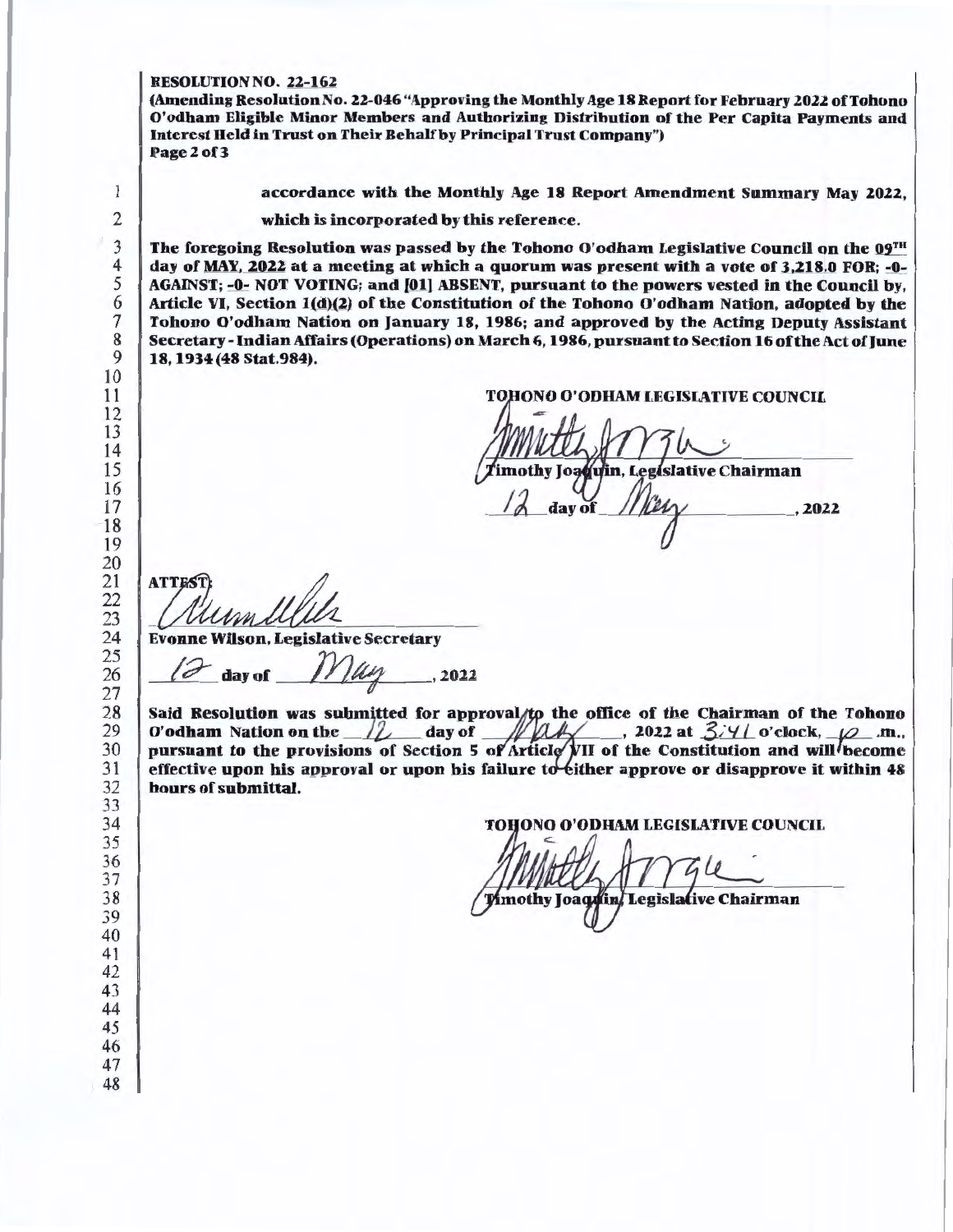# RESOLUTION NO. 22-162

(Amending Resolution No. 22-046 "Approving the Monthly Age 18 Report for February 2022 of Tohono O'odham Eligible Minor Members and Authorizing Distribution of the Per Capita Payments and Interest Held in Trust on Their Behalf by Prlncipal Trust Company") Page3of3

| at $\frac{1}{2}$ : 24 o'clock, $\int$<br><b>NED NORRIS, JR., CHAIRMAN</b><br><b>TOHONO O'ODHAM NATION</b><br>Returned to the Legislative Secretary on the $12$ day of | .m.                                         |  |
|-----------------------------------------------------------------------------------------------------------------------------------------------------------------------|---------------------------------------------|--|
|                                                                                                                                                                       |                                             |  |
| , 2022, at $1:49$ o'clock, $\varphi$ .m.                                                                                                                              |                                             |  |
|                                                                                                                                                                       |                                             |  |
|                                                                                                                                                                       |                                             |  |
|                                                                                                                                                                       |                                             |  |
|                                                                                                                                                                       |                                             |  |
|                                                                                                                                                                       |                                             |  |
|                                                                                                                                                                       |                                             |  |
|                                                                                                                                                                       |                                             |  |
|                                                                                                                                                                       |                                             |  |
|                                                                                                                                                                       |                                             |  |
|                                                                                                                                                                       | <b>Evonne Wilson, Legislative Secretary</b> |  |